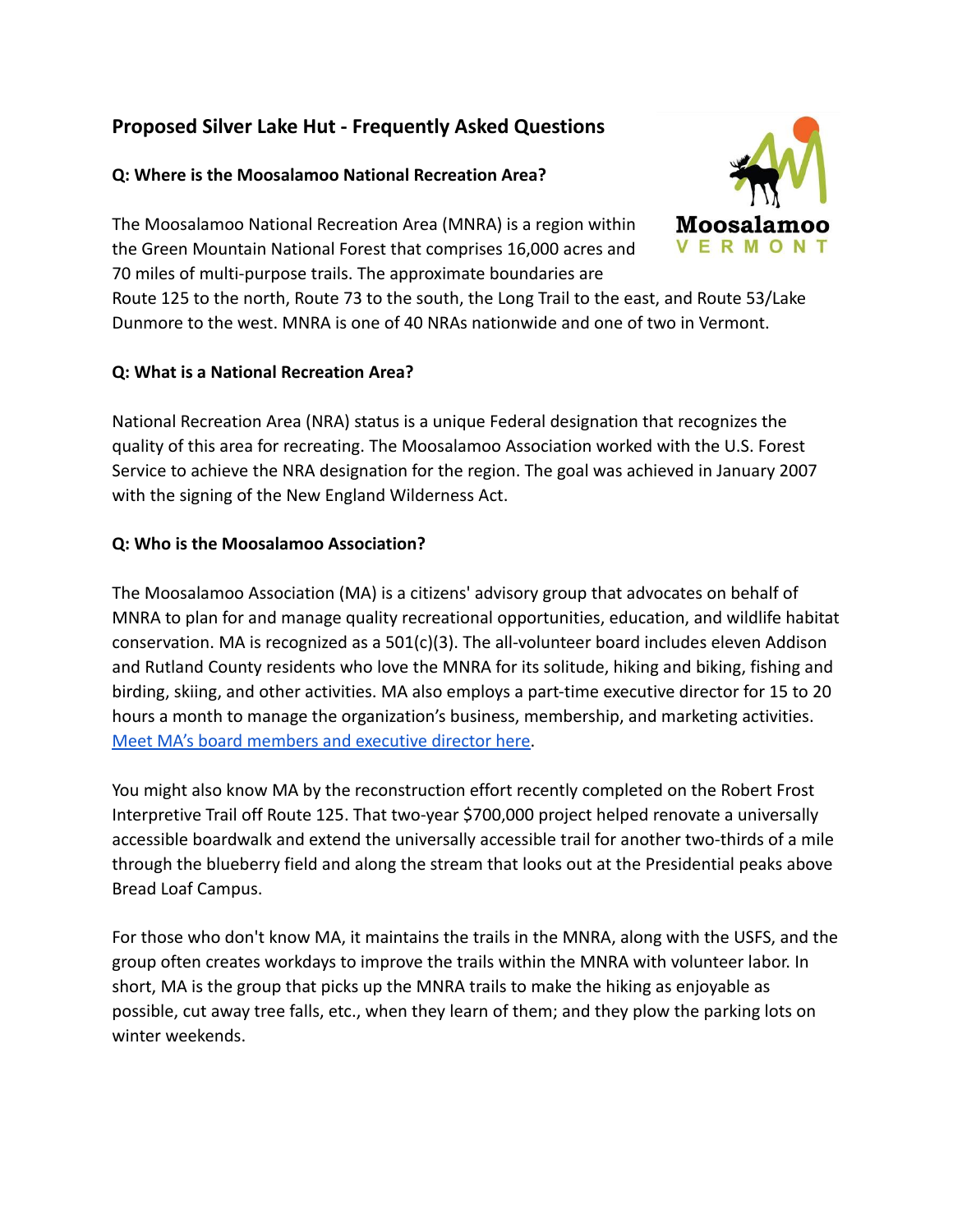#### **Q: Who is Vermont Huts Association?**

Founded in 2016, the Vermont Huts Association (VHA) is a  $501(c)(3)$  nonprofit organization with huts distributed across the state. VHA's mission is to provide an enriching and immersive outdoor experience for *everyone*. By collaborating with their partners in recreation, they are creating a year-round hut network across the Green Mountain State to strengthen local communities and foster a deeper appreciation of our natural environment.

VHA works with local trail groups as well as private, state, and federal land managers such as the US Forest Service to identify locations that may be suitable for hosting a new hut on or in close proximity to recreational trail networks. They own and operate the Chittenden Brook Hut under a special use permit with Green Mountain National Forest, and they handle reservations for multiple other huts in Vermont hosting hikers, skiers, bikers, snowshoers, birders, hunters, families, and anyone else seeking solitude in the outdoors.

VHA employs a full-time executive director, a full-time development and communications manager, and a part-time marketing director. Meet the [Vermont Huts team here.](https://vermonthuts.org/about/)

#### **Q: Why do MA and VHA want to build a hut in MNRA?**

The short answer is this: VHA, MA, and USFS share a common goal of making public lands more accessible.

A more complete answer: Huts allow for year-round recreational opportunities for various user groups of all abilities, creating new points of access for outdoor enthusiasts of all ages and walks of life. The hut system in Vermont has proved to be very popular with locals and visitors alike.

Over the years, countless miles of trails have been created by and for skiers, mountain bikers, and hikers. By creating a network of overnight huts, these individual trail systems can be unified, creating a cohesive network of backcountry accommodations.

The proposed Silver Lake Hut site can be reached within one-hour or fewer hikes from two well-used parking areas, thus making it accessible to families, elders, and mobility-impaired. Multi-day hikers can reach the hut within a few miles of the Long Trail and the North Country Trail.

#### **Q: Why do we need more huts in Vermont?**

There is currently a shortage of year-round trailside lodging accommodations in the state of Vermont. While tent camping is suitable for many individuals, others do not own the necessary gear or have the funds to attain the gear to allow them to stay where they recreate. A hut fills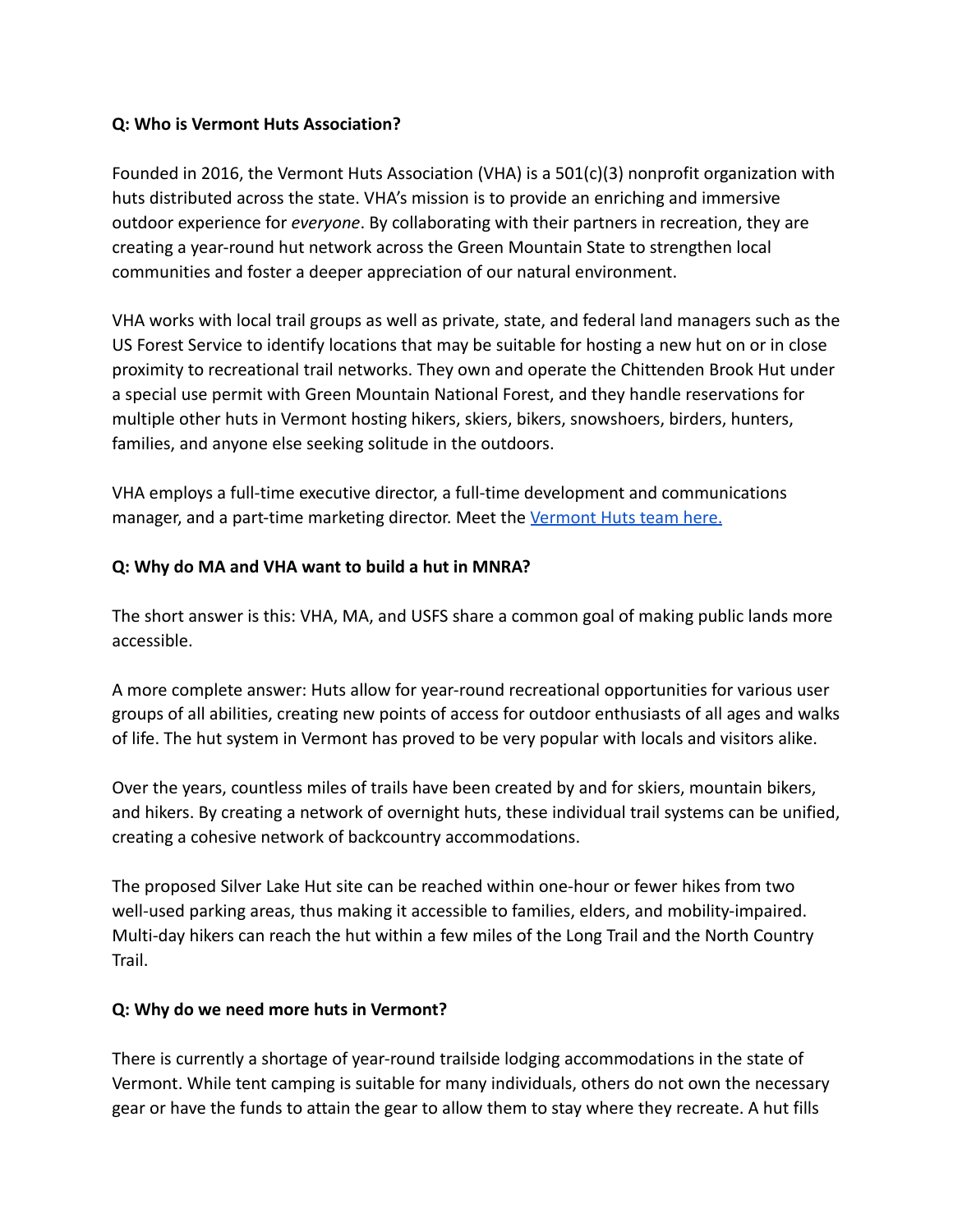that need by providing a safe, reliable, and accommodating structure so guests of all walks of life can have a home base for their recreational pursuits. With hiking, mountain biking, and skiing in the MNRA, a hut will provide a new point of access to those opportunities on a year-round basis. Nearby states such as Maine and New Hampshire each have their own hut networks, and Vermont is currently at a disadvantage in that arena. Fortunately, Vermont's trail networks offer a great opportunity for year-round connectivity, meaning many of our huts can serve multiple user groups.

# **Q: Where is the proposed hut located?**

The proposed site is walk-in/walk-out and can be reached from the Falls of Lana and Silver Lake East parking lots within one-hour or fewer hikes in either direction. The site is equidistant between the southernmost privy and the Leicester Hollow Trail/Goshen Trail intersection that accesses the Silver Lake East parking lot. The site is slightly uphill from an old, abandoned campsite. Proposed coordinates are: 43.8919842,-73.0497878

### **Q: Why was this site chosen?**

The Silver Lake location has the closest access to MNRA's four-season recreational opportunities. To respect and maintain the pristine viewshed from the lake, conceptual hut sites were not deemed viable if it appeared the hut would be seen from the lake during the summer months. The proposed site is on the east (not lakeside) side of the Leicester Hollow Trail, approximately 315' from the Silver Lake shoreline. It may be possible to see some of the hut from the lake during the winter, but not when trees are leafed-out. This location eliminates the need to add an additional privy, is within walking distance to a water source for campers' use, is close to two trailhead access points, is past the last shoreline campsite, and is adjacent to a double-track trail that can accommodate trucks during the construction phase and caretaking once in operation.

### **Q: Were other sites considered?**

VHA and MA considered the Moosalamoo Campground as a potential hut location. An old log landing on the north side FR24 B (road to Voter Brook) was also considered as a potential hut site. While the alternative locations could likely host a hut, the Moosalamoo Campground and the log landing on FR24 B would primarily only cater to hikers and mountain bikers, whereas the Silver Lake location would allow more user groups during summer months (swimmers, paddlers, anglers) to take advantage of the hut, as well as skiers and snowshoers in the winter.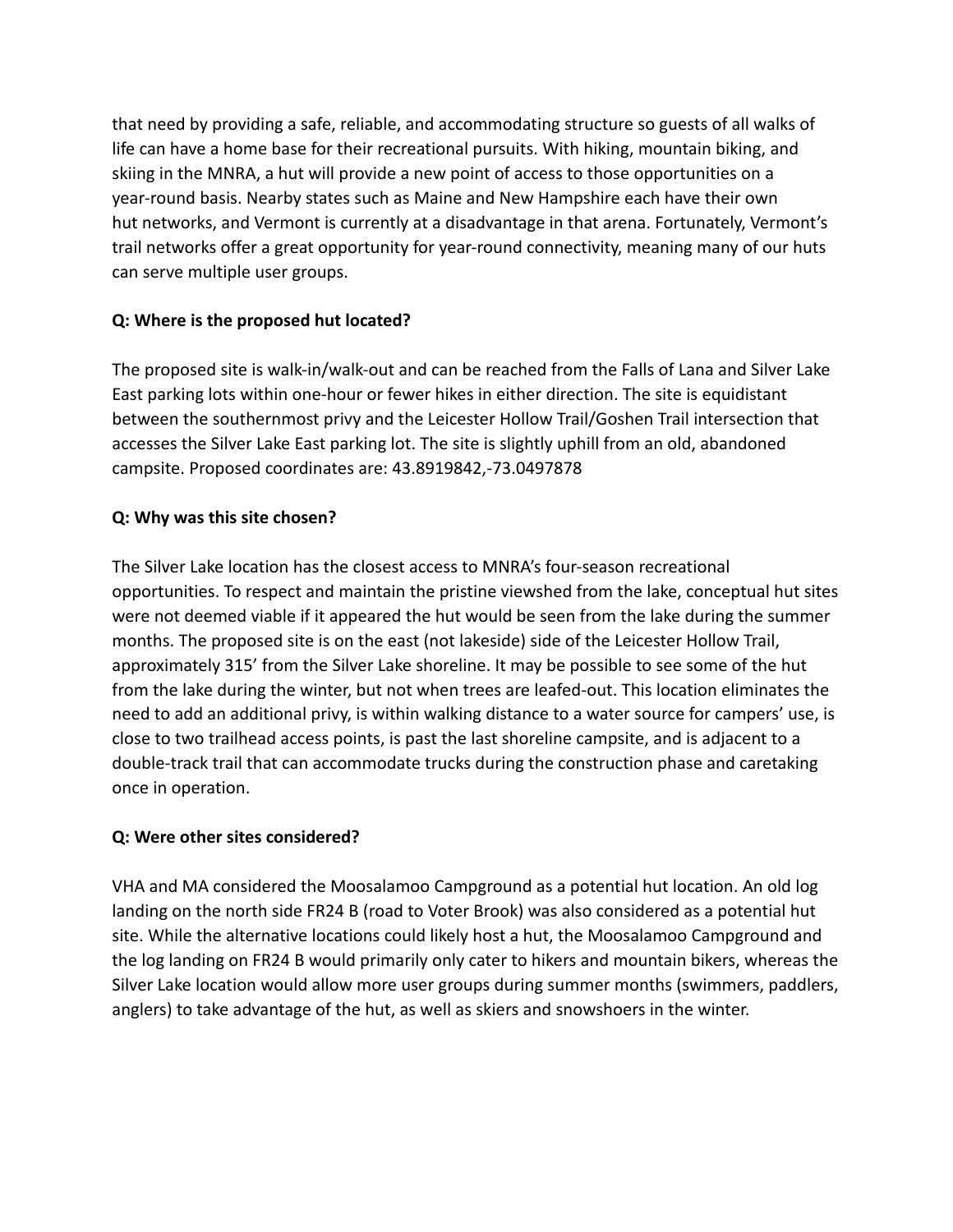### **Q: What will the hut look like?**

The hut is similar in design to one being built at Grout Pond in Stratton (see the design here) and part of VHA's statewide hut network. It is 1  $\frac{1}{2}$  stories, 16' x 24' living space plus an attached 16' x 8' screened porch, for a total footprint of 16' x 32'. The hut can accommodate up to 10 guests (though the average group size is generally around six guests) and is outfitted with camp-style mattresses, low-wattage DC lights, a heat source, and a small propane cooktop for meal preparation. There are no electrical outlets for appliances or charging of any portable devices. The huts are utilitarian, not luxurious by any means. All huts built on public lands are ADA accessible.

The hut will utilize an existing nearby privy (outhouse) used by tent campers.

# **Q: How much does it cost to rent the hut?**

On average, one night's rental ranges from \$65-\$165/night or \$6.50-\$16.50/per person at full occupancy, making it affordable for almost anyone, especially lower-income households, disadvantaged, and underserved communities. Because the hut is equipped with necessities, campers can experience the backcountry without making a large investment in tents, cooking utensils, camp stoves, etc. The affordability factor increases access for everyone.

### **Q: Who uses the hut and how often?**

Vermont's network of huts sees higher use in the winter (a time of year when Silver Lake is less frequented). Year-round occupancy rate in the Vermont Huts network is 74% and used by people from all walks of life. Users include experienced hut-to-hut hikers or skiers. Or, it could be a family with small children who want to introduce their kids to the forest, but appreciate the security of four walls. On the opposite end of life, older folks might want to spend a quiet fall or summer night in that area but shy away because they don't want to carry all the gear needed to go tent-camping. The hut is a good alternative for both groups.

Again, the hut is ADA accessible and can be used by those with mobility impairments.

Roughly 80% of users are fellow Vermonters.

### **Q: Who will manage the hut?**

Vermont Huts will manage the hut in partnership with Moosalamoo Association. Reservations for the proposed Silver Lake hut will be made through VHA's existing reservation system. VHA will hire a caretaker to clean the hut and restock supplies. The caretaker may also serve as a trail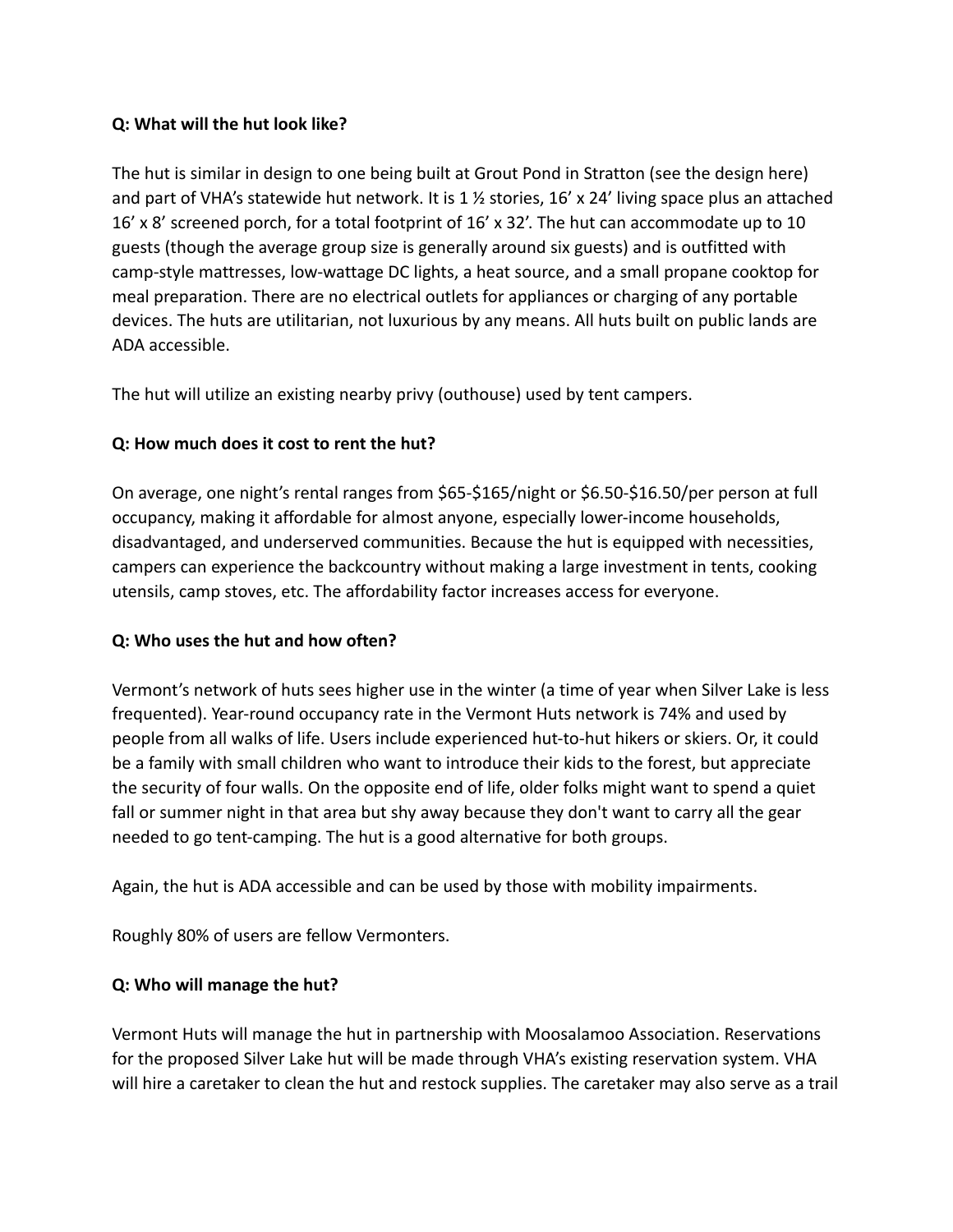steward, assisting with routine maintenance of the trail(s) used to access the hut. MA will assist VHA with maintaining and repairing the hut as needed.

## **Q: Does the hut generate a profit?**

Profitability is entirely dependent on occupancy rates, maintenance costs, and annual expenses which include propane, property insurance, chimney sweeping, human waste disposal, toilet paper, dish soap and sponges, miscellaneous cleaning supplies, caretaker's salary, USFS permitting fees, and credit card processing fees. Revenue generated from hut rentals goes directly back into the hut for stewardship, future maintenance, employing a local caretaker, and overhead to keep booking fees affordable.

The forecast model for the proposed Silver Lake Hut would generate less than \$15,000 per year in profit, which would be shared between VHA and MA to further their respective organizational missions.

# **Q: Would the hut be available to disadvantaged/underserved communities?**

Yes. Any additional revenue supports additional programming, including VHA's FOREST Program, providing underserved communities with free, two-day retreats in the backcountry. For more information on the Forest Program's sustainability, teamwork, and recreation impact, visit https://vermonthuts.org/forest-program.

MA also has an educational component as part of its mission in which area school students are invited into the Moosalamoo for various activities. This has largely been done through OVUHS. With a hut at Silver Lake school programs could be expanded (during the school year, which is not the busy summer months) to include occasional overnight trips that could be a first for many students whose parents either don't camp or can't afford the tents, pads, sleeping bags, cook stove and all the rest of the gear that's needed. Area disadvantaged students, or those from the Rutland and Burlington areas, might also be beneficiaries of subsidized stays, courtesy of the MA and VHA — again as part of our mission to offer wilderness experiences to those who might not have access. These stays would typically be during the shoulder or winter seasons.

### **Q: How much does it cost to build a hut and where will the money come from?**

In current market conditions, the hut and ADA-accessible ramp will cost approximately \$250,000 to build. This includes helical pilings (footings), wood, roofing, heating, and all sundry equipment needed. The hut does not sit on a foundation.

The funds will come from a mix of grants, philanthropy, and fundraising events.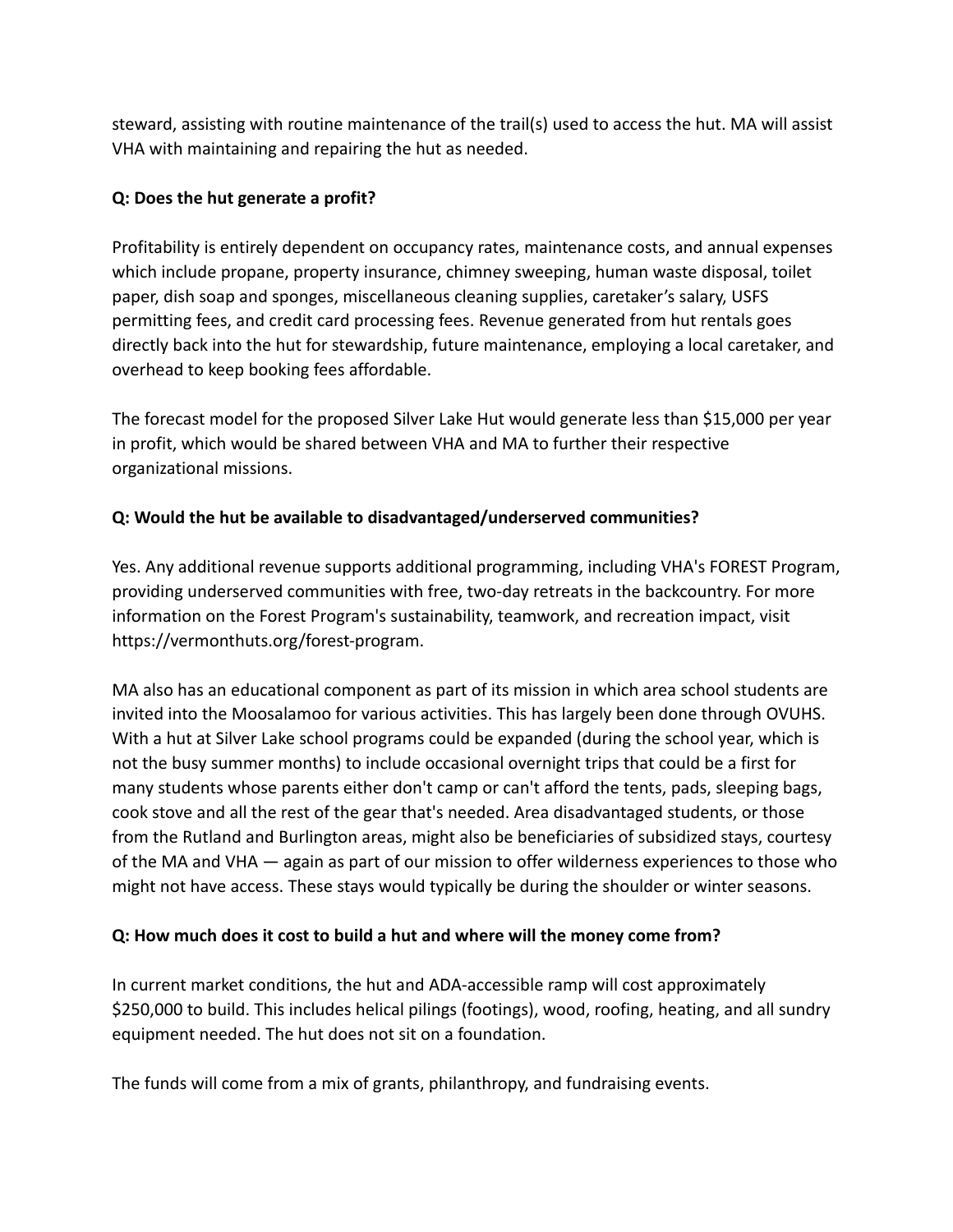#### **Q: How long will it take to build?**

When shovel-ready, it will take approximately 16-20 weeks.

#### **Q: Who will build the hut?**

Vermont Huts is partnering with the Vermont Youth Conservation Corps (VYCC) to construct the large majority of their new huts, including the Silver Lake Hut. The partnership with VYCC has the added benefit of training and putting Vermonters to work in meaningful ways, creating a workforce development program while building new public recreation infrastructure.

#### **Q: Will the hut's construction alter the landscape?**

There will be minimal disruption to the site. The hut does not have a foundation. The hut itself, an ADA-compliant ramp, and screened-in porch will be supported by approximately 25 helical pilings. Boulders that interfere with the pilings or the hut's subfloor will be moved out of the way. The only trees that will be cleared are those that are unhealthy or pose a hazard during storms/high winds. Construction vehicles will use the existing Forest Service access road from the Silver Lake East parking lot. There will be no additional development to the area, including access roads.

### **Q: Are you worried the hut will be used for parties?**

Not really, for a few reasons. Because the hut is monitored, as are the guests, they are personally responsible for any damage or complaints made. It's important to note that the majority of hut users are outdoor folks and athletes. They spend the day skiing, biking, or hiking, then simply want a warm place to eat a meal and get some sleep so they can get back out on the trails the next day. Often, hut guests are families who want a safe place to spend the night while playing outdoors.

Huts are often shared by more than one party and, naturally, when sharing the hut everyone wants to make a good impression. Additionally, the hut-to-hut system is only as good as its reputation as a clean, quiet, environmentally responsible host in a wilderness setting. The system attracts folks who care about recreation and their environment, and they overwhelmingly act accordingly while staying in the backcountry.

### **Q: Has the Silver Lake area been developed before?**

The area around Silver Lake has passed through many hands over the years – from the Abenaki Indians to a private development by a local farmer to government lands. In the late 1800s, the shoreline of Silver Lake was home to a three-story hotel and seminary. The Leicester Hollow